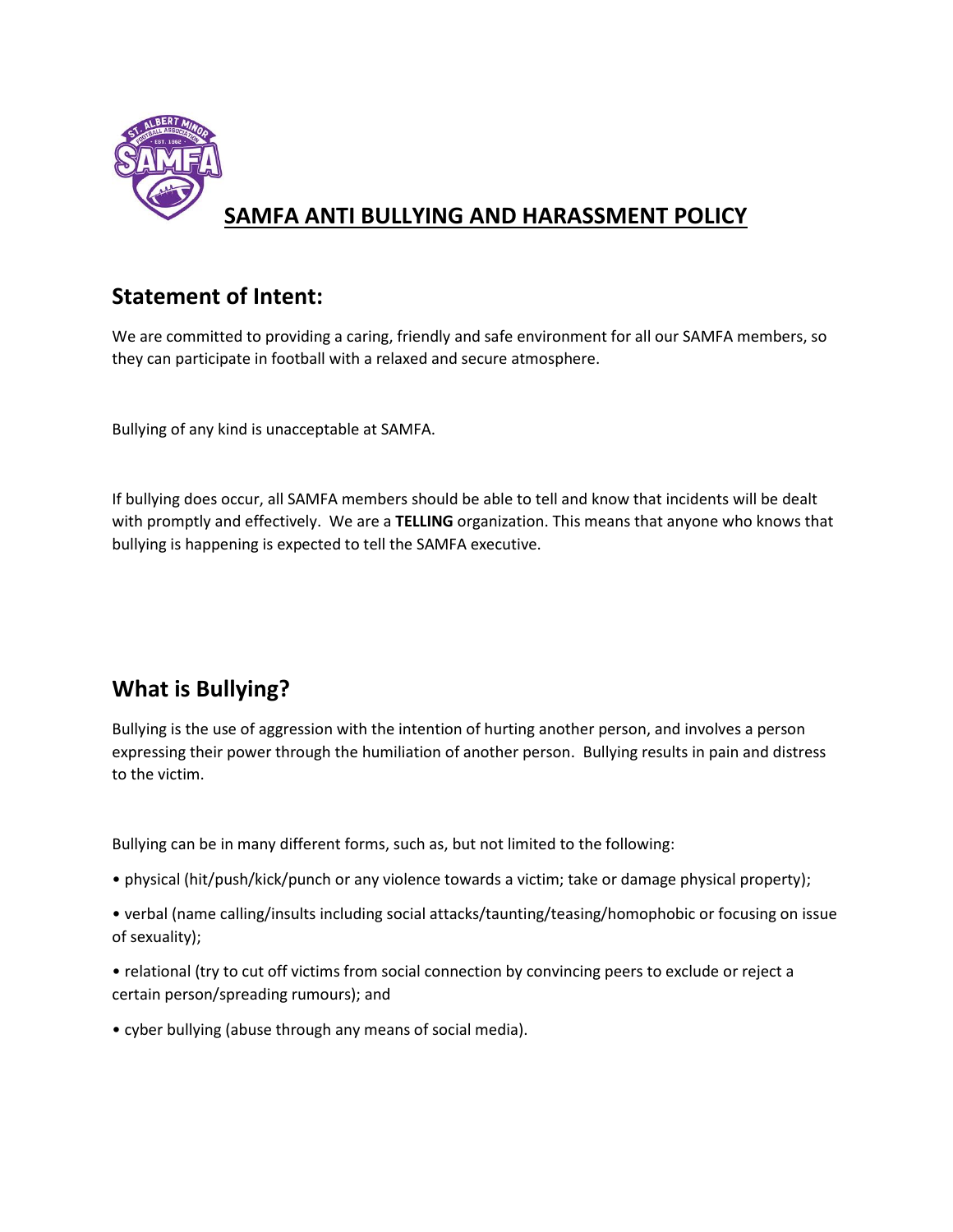### **Why is it Important to Respond to Bullying?**

Bullying hurts. No one deserves to be a victim of bullying. Everybody has the right to be treated with dignity and respect. Coaches, parents or youths who are bullying need to learn different ways of behaving.

SAMFA has a responsibility to respond promptly and effectively to any issues of bullying.

### **Objectives of this Policy** :

• All SAMFA members, coaches, volunteers and parents should have an understanding of what bullying is.

• All SAMFA members, coaches and volunteers should know what the SAMFA policy is on bullying, and follow it when bullying is reported.

• All players and parents should know what the SAMFA policy is on bullying, and what they should do if bullying arises.

• SAMFA will take bullying seriously. Players and parents should be assured that they will be supported when bullying is reported.

• **Bullying will not be tolerated.**

### **Signs and Symptoms of Bullying**.

A child may indicate by signs or behaviour that he or she is being bullied. Adults should be aware of these possible signs and that they should investigate if a child:

• is frightened of walking to or from school

 $\overline{\phantom{a}}$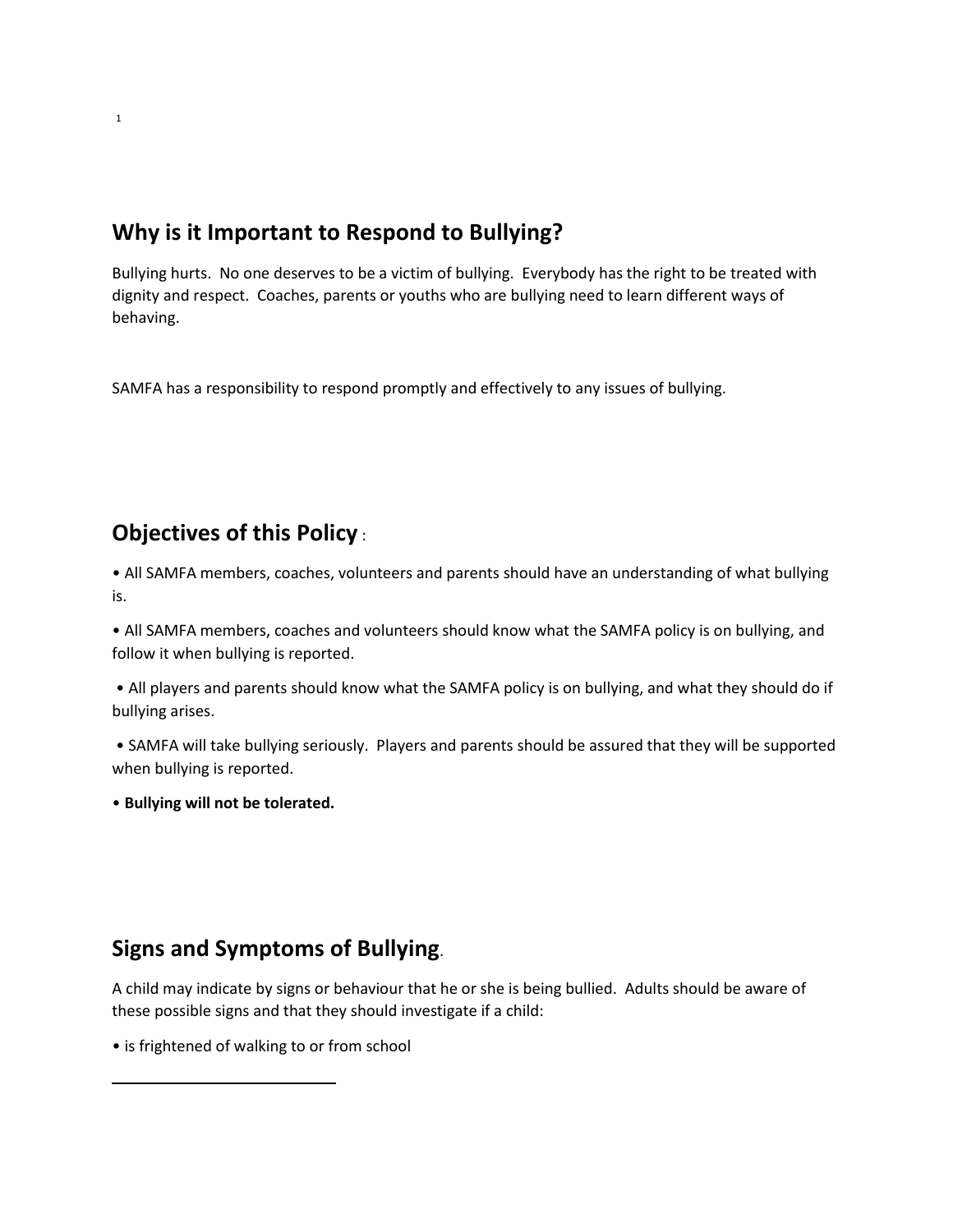- doesn't want to go on the school / public bus / sports activities
- begs to be driven to school
- changes their usual routine
- is unwilling to go to school (school phobic)
- begins to be truant
- becomes withdrawn anxious, or lacking in confidence
- starts stammering
- attempts or threatens suicide or runs away
- cries themselves to sleep at night or has nightmares
- feels ill in the morning
- begins to do poorly in school work
- comes home with clothes torn or books damaged
- has possessions which are damaged or " go missing"
- asks for money or starts stealing money (to pay bully)
- monies continually "lost"
- has unexplained cuts or bruises
- comes home starving (money / lunch has been stolen)
- becomes aggressive, disruptive or unreasonable
- is bullying other children or siblings
- stops eating
- is frightened to say what's wrong
- gives improbable excuses for any of the above
- is afraid to use the internet or mobile phone
- is nervous & jumpy when a cyber message is received

These signs and behaviours could indicate other problems, but bullying should be considered a possibility and should be investigated.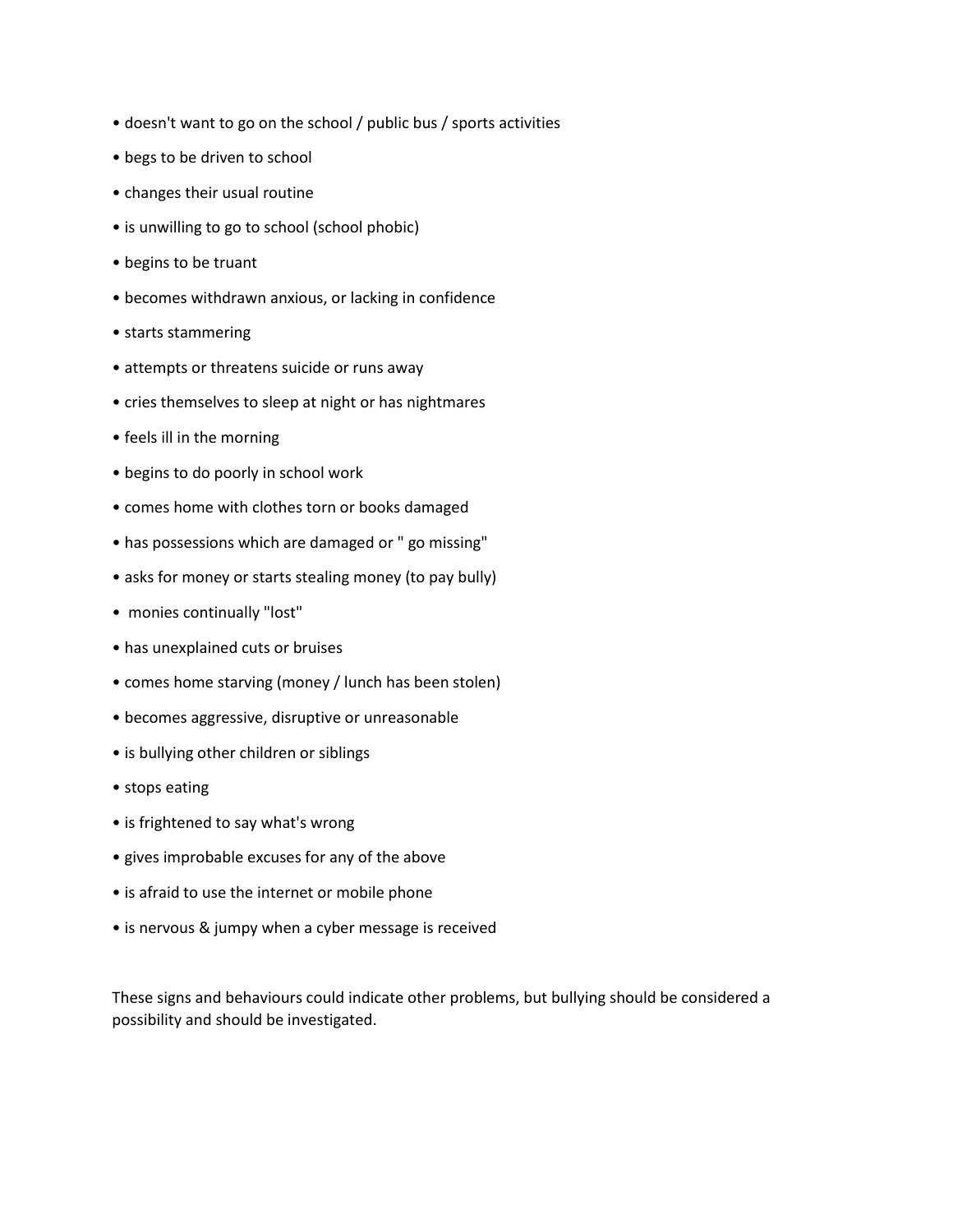#### **Procedures**

1. Report bullying incidents to any of the following: any member of the SAMFA executive, coach, team manager or an adult you can trust.

2. In cases of serious bullying, the incidents will be referred to the current SAMFA President and a Vice President.

3. In serious cases parents will be informed and asked to come in to a meeting to discuss the problem.

4. If necessary and appropriate, **The RCMP will be consulted immediately**.

5. The bullying behaviour or threats of bullying, must and will be investigated to ensure the bullying is stopped quickly.

6. Support will be offered to the victim.

7. An attempt will be made to help the bully (bullies) change their behaviour.

8. If mediation fails and the bullying continues, SAMFA will **initiate disciplinary proceedings** according to the SAMFA Bylaws.

### **Recommended SAMFA Action**

If SAMFA decides it is appropriate to deal with the situation internally, SAMFA will follow the procedures outlined below:

1. Reconciliation by getting the parties together. It may be that a genuine apology solves the problem.

2. If this fails/not appropriate a three person panel (made up from President and other board executives) should meet with the parent and child alleging the bullying to get details of the allegation. Minutes to be taken for clarity, which should be agreed by all as a true account.

3. The same 3 person panel should meet with the alleged bully and parent/s and put the incident raised to them, to answer and give their view of the allegation. Minutes will again be taken and agreed by all as a true account.